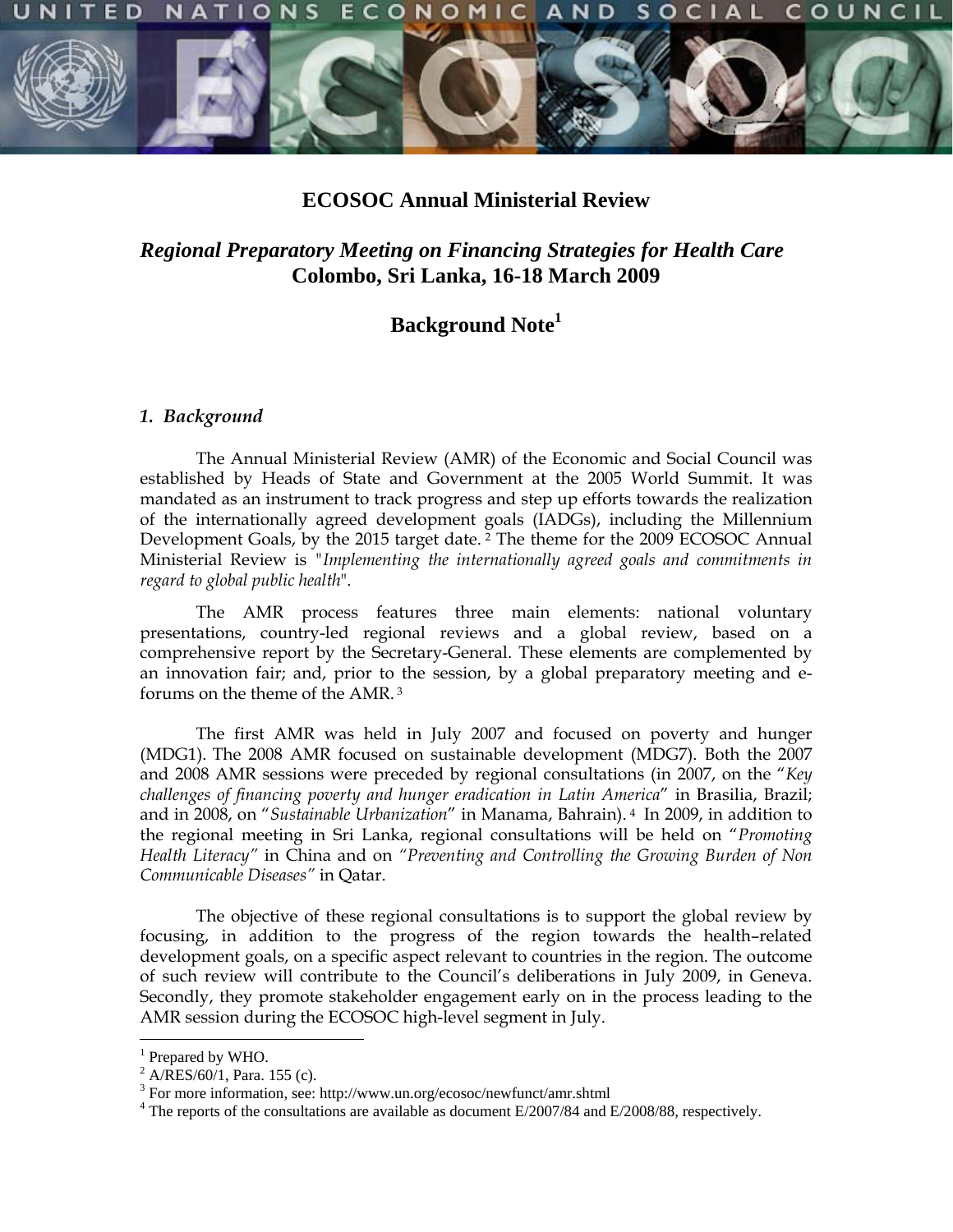More specifically, the meeting will add value to the discussion during the AMR and help advance the international health goals by:

- Examining in greater depth the financing aspects of health services and public health
- Assessing progress in achieving the health-related development agenda in the region and outstanding challenges, especially those that could best be addressed through regional cooperation
- Exchanging lessons learned and replicable examples of good practices
- **Promote a broad range of stakeholder engagement early on in the AMR process**
- **Provide an opportunity to promote the launch of new partnership initiatives** during the AMR July 2009 session

## *2. Introduction*

Each year, millions of people are prevented from seeking and obtaining needed health care because of they cannot afford to pay the costs<sup>5</sup>. At the same time, millions more are forced to seek care and suffer severe financial problems because they need to meet the resulting costs of treatment out of their own pockets<sup>6</sup>. These are somee of the reasons why many countries are not yet on track to achieve the health-related Millennium Development Goals. While some of this can be explained by an absolute shortage of funds at national and household levels, linked to low national and household incomes, part is also attributable to the heavily reliance on direct out-ofpocket payments as a way of financing health services in many settings. This means that only people who can afford to pay can use the available services. Moving to the situation where health financing systems are sufficiently developed to ensure that all people have access to needed health services without the risk of financial catastrophe and impoverishment - here called **universal coverage** - may well take time in some countries, but it is important that steps are taken now to support the development of national health financing capacities and institutions capable of achieving this goal as rapidly as possible7.

This note begins by presenting the key challenges that countries - particularly low-income countries - face in adapting their domestic health financing systems in search of this vision. Next, it discusses the way the international community can support countries as they move towards universal coverage, partly by raising more, and more predictable, international funds for health and by channeling them to recipient countries in ways that strengthen national financing systems. The final section turns to the question of health systems, particularly health financing, in crisis situations. In discussing all of these issues, it is not possible to ignore the current financial crisis and the resulting economic downturn, so their potential impacts will be addressed in each

*<sup>5</sup> Onwujekwe 2005*

*<sup>6</sup> Xu et al. 2003* 

*<sup>3</sup> This is the definition of universal coverage used in from the World Health Assembly Resolution 58.33,*  adopted unanimously by the (then) 192 Member States of the World Health Organization in 2005 see *http://www.who.int/gb/ebwha/pdf\_files/WHA58/WHA58\_33-en.pdf.*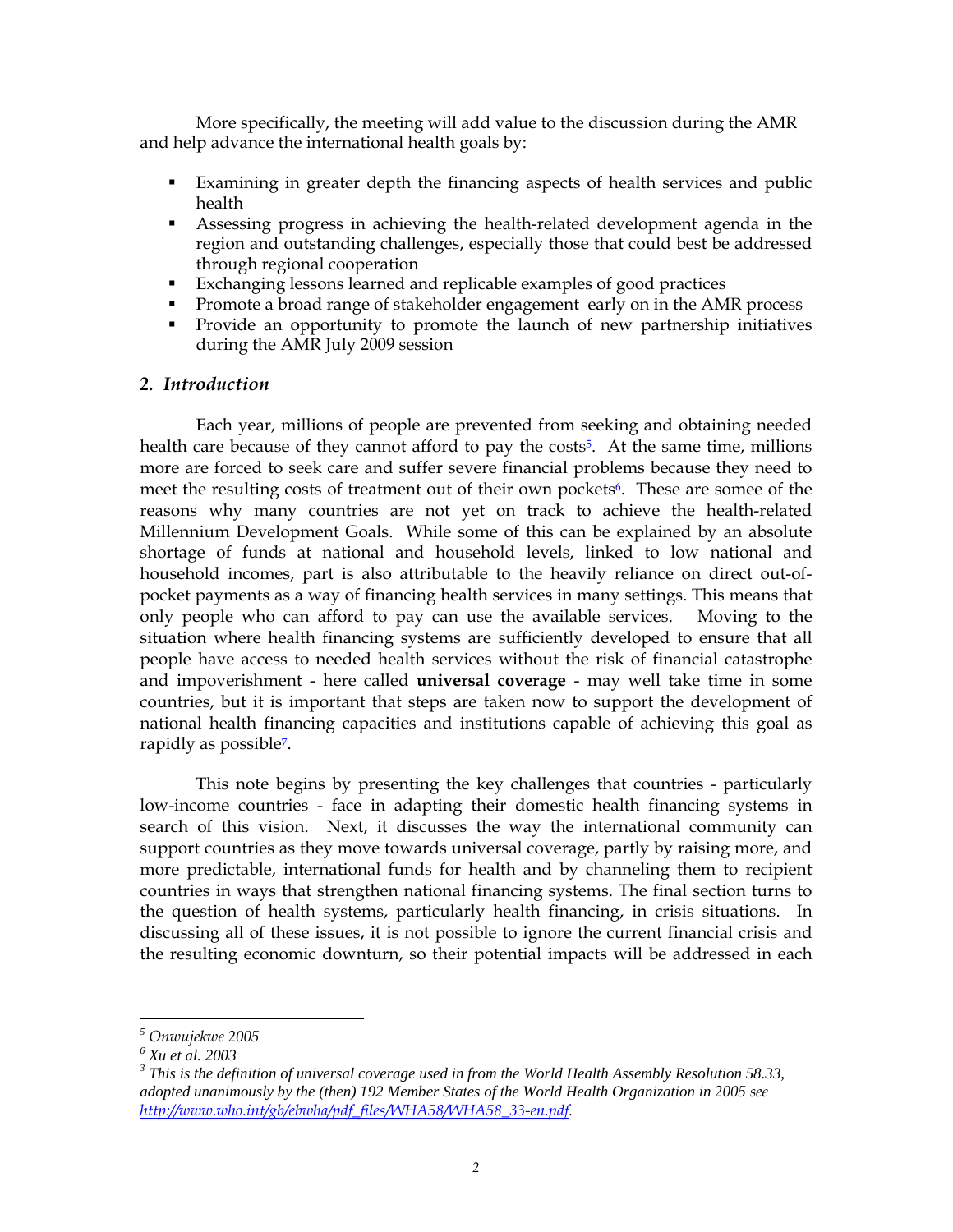section. Each section also concludes with a series of questions to facilitate discussion during the meeting.

### *3. Domestic Financing for Health*

The resources available for health in many of the world's countries remain extremely limited. Despite a welcome and substantial increase in external assistance for health since the Millennium Declaration was signed, discussed in the next section, total health expenditure per person - from all sources including external assistance and loans - remained lower than US\$30 per capita in 33 of the world's countries in 2006. Among Asian countries, there is considerable diversity in national incomes and health expenditures<sup>8</sup>. Eleven of the 47 countries for which data is available spent less than **US\$30 per person on health in 2006**, including the part funded from external assistance, while at the other extreme, six spent more than \$1000 per capita.

In 2000, the Commission on Macroeconomics and Health estimated how much would be required to ensure that a core set of health interventions, including elements of promotion, prevention, treatment and rehabilitation, was universally available9. Updating the estimates to today's prices, the package would cost around US \$40 per capita annually. That package, however, did not include a number of interventions that are now routinely undertaken, such as antiretroviral treatment for people living with AIDS. It did not include prevention or treatment for the growing epidemic of cardiovascular disease and mental health that is now endemic to low-income countries as well as in richer settings. The calculations assumed that services would be delivered with maximum efficiency.

Allowing for some inefficiency that is found in all systems, and some consumer demand for services that might not be the most cost-effective, true resource needs are considerably higher. If we take US\$100 per capita as a benchmark, for example, in 2006 more than a third of the world's countries, and more than half of the countries in Asia, did not have the capacity to finance this level of expenditure even with the current inflows of external funding. The available resources are also insufficient to guarantee quality, to motivate staff, and to ensure that they treat patients with dignity and respect. **The first critical challenge, therefore, is to find ways to increase the availability of funding for health, particularly in the poorest countries.** 

Domestic resources are unlikely to be sufficient in the short to medium term to meet the health needs of the populations of many of the world's poorest countries. Governments have limited ability to collect revenue (e.g. taxes and/or insurance contributions) when much of the population is poor and where many people work in the informal sector<sup>10</sup>. At the same time, substantial portions of the population are unable to meet the costs of services from their own pockets because they are already living under or near the poverty line. On the other hand, there is the potential to collect more resources domestically. Tax or insurance collection systems are often inefficient or

*<sup>8</sup> www.who.int/nha*

*<sup>9</sup> www.who.int/macrohealth/background*

*<sup>10</sup> Gottret and Schieber 2006*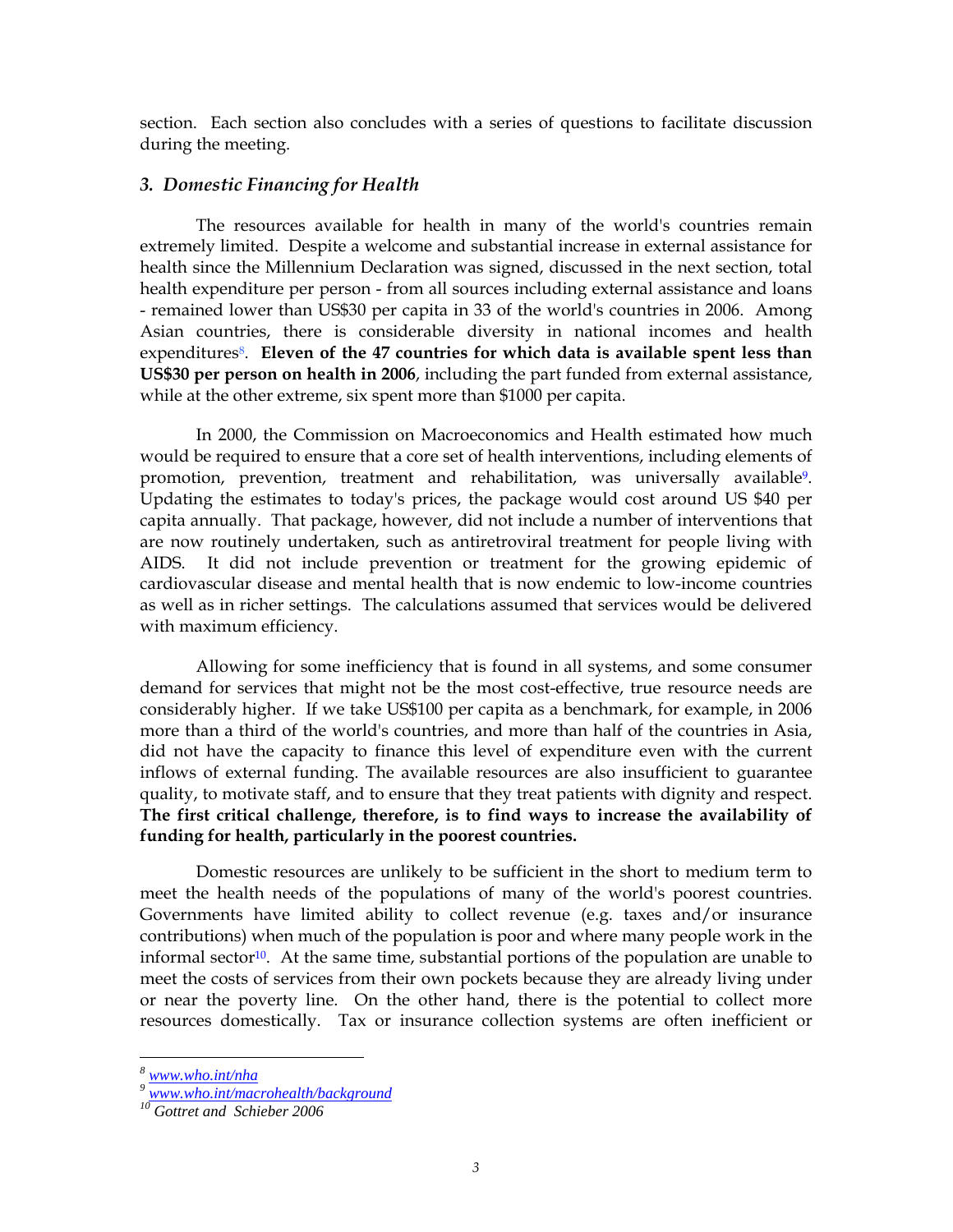inequitable, and some of the instruments that governments could use to increase domestic funding for health are not fully utilized. Examples are tobacco and alcohol taxes, measures that not only raise revenue but which, more importantly, improve health. In addition, ministries of health need to develop better skills to negotiate with ministries of finance and the international financial institutions to obtain a higher share of overall government expenditure.

To illustrate, the average country in Asia devoted only 8.1% of total government expenditure to health in 2006. Although countries in this region have not agreed on a target, this is substantially less than the 15% African heads of state set as their target, for countries that are substantially poorer on average than in Asia. Seven Asian countries devoted less than 4% of total government expenditures to health, while in just under a third of the countries, government commitment to health actually declined between 2000 and 2006. This would not be expected at a time when incomes were generally increasing - people and societies have consistently shown that they are willing to invest increasing proportions of their incomes in improving or maintaining their health as their incomes rise. Increased external funding from donors, lending institutions and foundations will certainly be needed be needed for some time if universal coverage is to be achieved, but **there is room in many countries to increase domestic funding for health**.

In low-income countries taken as a group, close to 75% of total health expenditures are still raised domestically. Asia is even less reliant on donor funding, with domestic sources accounting for over 93% of all health expenditures on average. In 40% of Asian countries in 2006, the predominant way of raising domestic funds was user fees, co-payments or other charges that patients must make directly to providers when they receive services. More than 70% of the countries could be said to rely heavily on these out of pocket payments, even if they were not the dominant funding source, raising more than 30% of domestic funds in this way. This implies low levels of prepayment and pooling of funds and, therefore, low levels of financial risk protection for the population.

Out-of-pocket payments (OOPs) at these levels prevent some people from seeking care, others from continuing care, and result in severe financial hardship for many who do need to use services, as argued earlier<sup>11</sup>. They are also regressive. Only the sick contribute to financing the system, and the poor pay the same as the rich for any services they receive. **If the goal of universal coverage is to be achieved, the second challenge is to move away from user fees towards some system of pre-payment based on taxes, insurance contributions, or more typically, some combination.** It will also be necessary to pool the prepaid funds, to allow people to use services when they need them without the risk of financial hardship. This second challenge is a question of how funds are raised and pooled rather than how much money is raised.

**The third and final challenge for domestic financing relates to the way funds**  are used. Inefficiency exists in all health systems<sup>12</sup>. Some examples that are commonly observed are high cost medicines used when lower cost, equally effective options are

 $\mu$  O'Donnell et al. 2008

*<sup>11</sup> O'Donnell et al. 2008 12 Jacobs et al. 2006*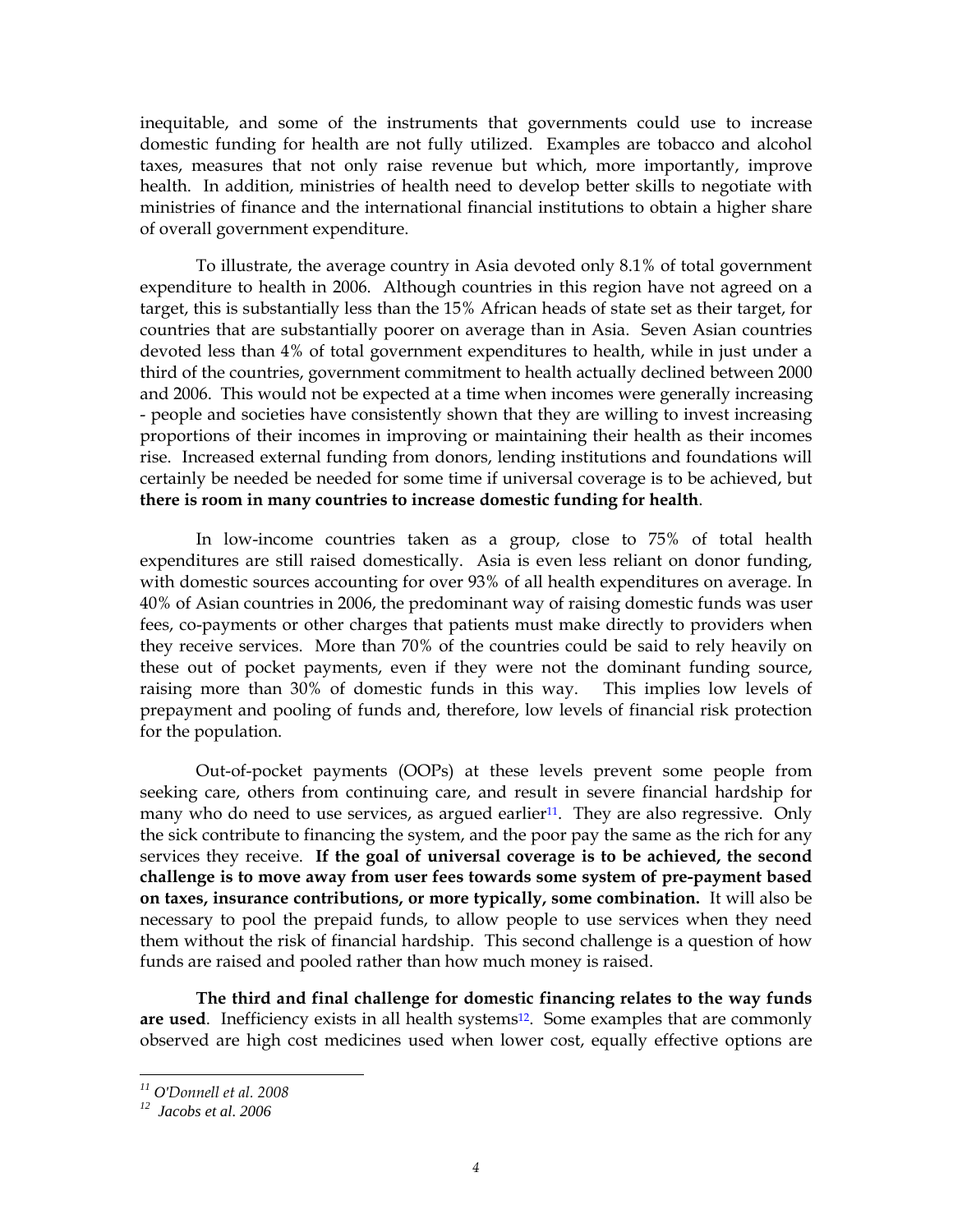available, and more people employed than necessary in some activities. Often high cost, relatively low benefit interventions are used when lower cost interventions with a greater potential to improve population health are not fully employed. Whatever form the inefficiency takes, more could be achieved with the same level of resources in most settings. The incentives and disincentives inherent in the financing system are important determinants of the level of efficiency, one of the most important questions being how to pay health service providers. This is why considerable attention has recently been paid to the issue of results-based financing (sometimes called payment for performance), contractual arrangements and relationships with the non-government sector.

Many health systems are also inequitable, something that is again closely linked to the way they are financed. For example, the high prevalence of user fees gives the rich greater capacity to purchase needed services and to protect themselves from the consequences of ill-health than the poor. However, in many countries the rich also benefit disproportionably from government funded services. While it will never be possible to achieve equality in health outcomes because of variations in genetic heritages and pure chance, health financing systems need to be specifically designed to provide the appropriate access and financial protection for the poor and disadvantaged.

One deterrent to inefficiency and waste is good financial planning, management and auditing tools and systems. Good information is critical to ensuring that enough funds are raised, the poor and vulnerable groups are protected, and the available resources are used equitably and efficiently. Yet only 26 of the countries in the Asia Region have ever undertaken a full national health accounts exercise, so information on how much is spent, by whom, and on what, is often not available to decision makers, or not available in a timely manner. It is only recently that information on the extent of financial catastrophe and impoverishment linked to user fees has begun to be collated in a routine manner, and even now data are unavailable for only 100 or so countries, 23 in Asia13. These are but two examples, and **improving financial management systems and ensuring good quality, timely financial information are important enabling factors that will allow a more rapid movement towards universal coverage**.

In summary, the first of the three challenges to domestic financing systems is to raise more funds for health, something that is critical in at least a third of the countries in the Asia region. The second is to reduce the reliance on out-of-pocket payments and move towards prepayment and pooling, again something that applies to a majority of the Asian countries<sup>14</sup>. The final challenge is to improve efficiency and equity of resource use. Undoubtedly the first two of these tasks will be more difficult in the current financial and economic crisis.

The financial crisis has already resulted in large reductions in wealth globally and is now affecting the real economy. While major developed countries had already fallen into a deep recession, developing countries are now also experiencing a significant downturn. Unemployment rates are rising at an alarming pace. As a result of the

*<sup>13</sup> Xu et al. 2007*

*<sup>14</sup> Carrin et al. 2008*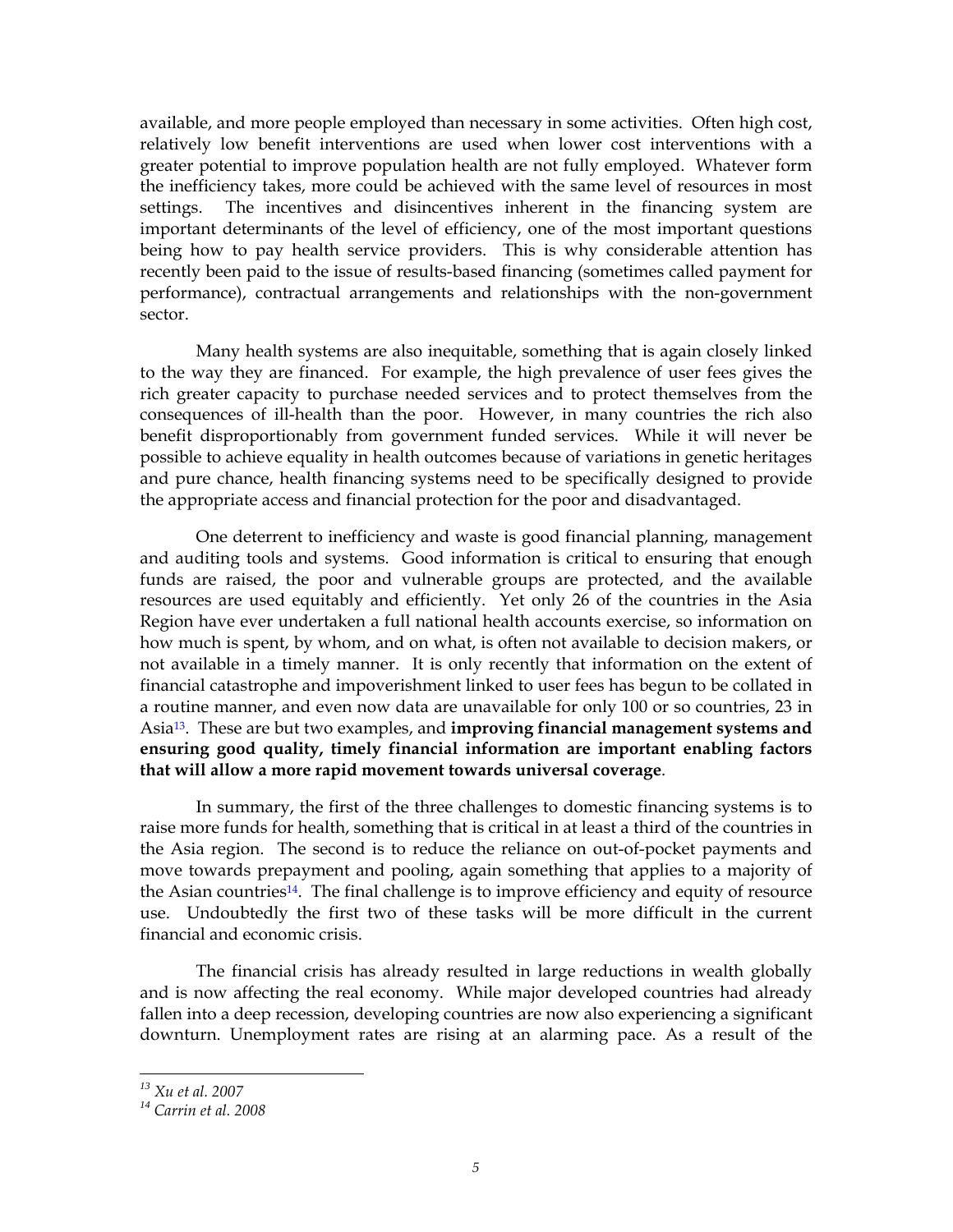demand retrenchment in the major developed countries, global industrial production and trade haven fallen in recent months, dragging down growth in many developing countries, with the accompanying risk of rising poverty rates. Financial markets remain under great strains worldwide.15

In East Asia, recent data shows sharp declines in exports and slowing domestic consumption and investment spending, indicating that East Asia will experience a deeper and probably more prolonged crisis than previously expected. Against the backdrop of rapidly worsening economic conditions and slowing inflation, many central banks in the region further lowered their benchmark interest rates and announced large stimulus packages. In South Asia, while economic growth is slowing, the downturn is expected to be less severe than in other developing countries. Exports account for a relatively small part of GDP and demand is forecast to hold up reasonably well.

Should these predictions prove accurate, it should still be possible to expand domestically generated resources for health in most Asian countries, especially in South Asian countries, although there may be some restrictions if countries need to seek emergency support from the IMF for their financial systems, for example. Where personal and national incomes rise, albeit at a lower rate, the resources available for health should also rise even as the proportion of total income devoted to health remains constant. But given that the proportion of income people are willing to devote to health generally rises with increasing incomes, and given that the proportion of total government expenditure allocated to health is low in many countries in the region, **the opportunities for expanding funding for health from domestic sources remain positive**.

Continued growth also allows countries to move more steadily to forms of financial risk protection involving prepayment and pooling, thereby reducing reliance on user charges and other forms of direct payment<sup>16</sup>. Moving in this direction requires a careful examination of the feasibility of different technical options - usually involving a mix of tax-based and insurance-based financing - establishing political consensus and commitment, and developing a plan for implementation. A number of international initiatives are under way to supplement the work of existing agencies in providing technical assistance to countries in this work, including the Providing for Health Initiative (P4H) which was announced at the G8 summit of 2007, held in Heiligendamm, Germany<sup>17 18</sup>. The theme of financing was further elaborated at the G8 summit in Toyako, Japan in 2008.

While raising additional funds and moving away from direct out of pocket payments might move less rapidly because of slower than expected economic growth in Asia, they should still be able to move forward. On the other hand, it is always opportune to actively search for ways to improve the efficiency and equity of health delivery systems, and the role of various economic incentives in doing so. In fact, it is

*<sup>15 2009</sup> World Economic Situation and Prospects Report, United Nations Department of Economic and Social Affairs, http://www.un.org/esa/policy/wess/wesp.html 16 Carrin et al. 2008*

*<sup>17</sup> www.g-8.de/Content/DE/Artikel/G8Gipfel/Anlage/Abschlusserkl\_C3\_A4rungen/WV-afrika-en.html 18 Reich and Takemi 2009*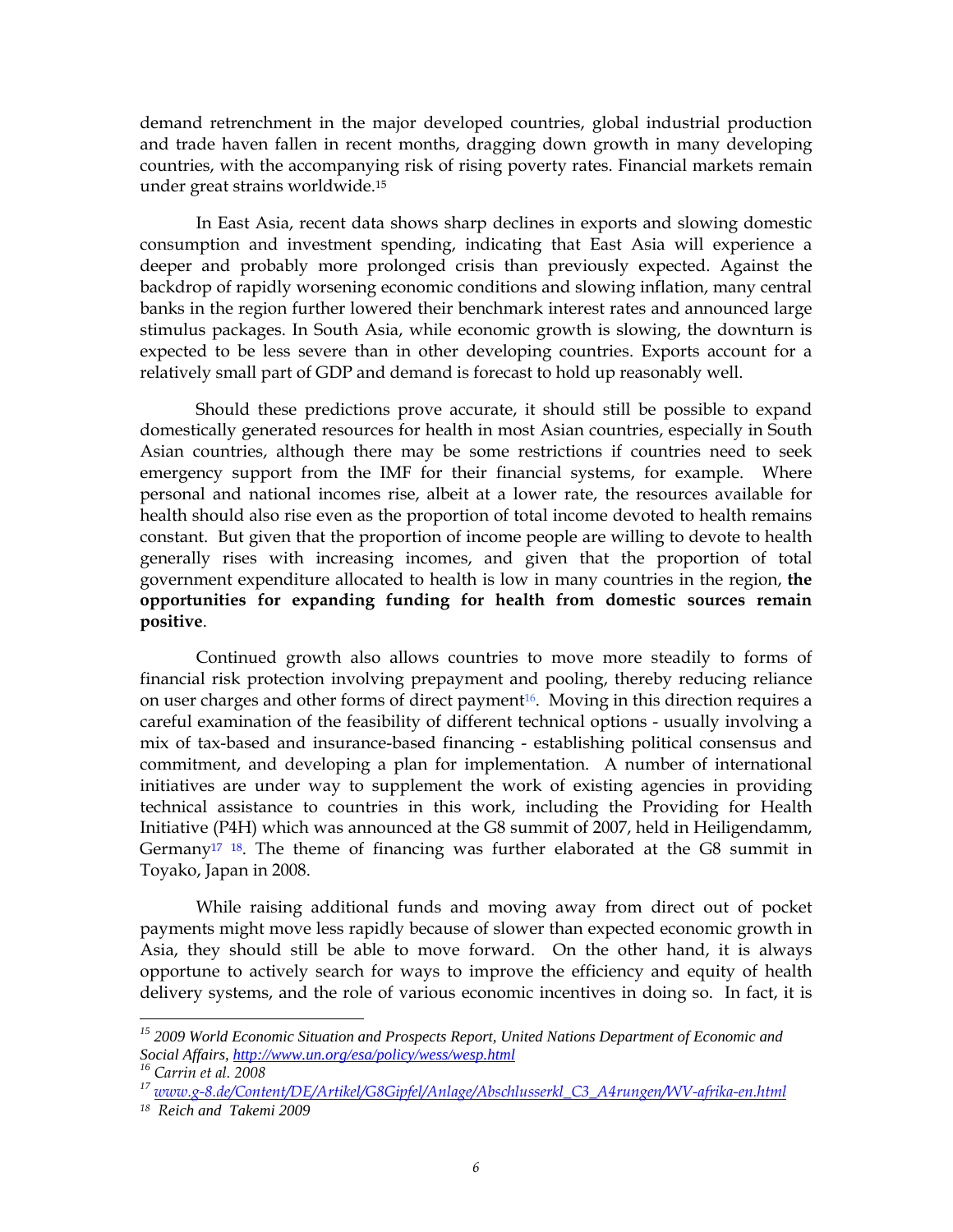even more important at times of economic uncertainty. Considerable information is already available about what has worked in different countries that have successfully moved away from out of pocket payments towards prepayment, and the role of financial incentives in improving efficiency and equity in service delivery, although efforts to share country experiences more widely could certainly be intensified. However, some key areas remain uncertain - for example, what are the negative as well as the positive effects of results-based financing in settings where health information systems are weak? Here, more research and learning from ongoing experiments is urgently needed.

#### *For discussion:*

- *What are the trends in the region regarding levels and sources of domestic financing?*
- *What strategies and policies can governments implement to raise adequate funds for national health systems?*
- *What mechanisms can be employed to pool risk?*
- *What actions can be taken to ensure the equitable and efficient availability and use of services?*
- *How are countries coping with the impact of financial crisis on financing of healthcare?*
- *How can public-private partnerships, domestic NGOs and local communities best complement government efforts to provide quality primary health care to all?*

#### *4. International Finance for Health*

Since the signing of the millennium declaration, the OECD donor tracking system reports that commitments of official development assistance (ODA) for health more than doubled even allowing for inflation, reaching over US\$16 billion in 2007 from bilateral and multilateral sources<sup>19</sup>. This is an underestimate because a number of foundations, countries and private contributors do not report their commitments to the OECD. The annual rate of increase from 2000-2007 was double that of the previous decade. Not only did overall contributions increase, but there was also a shift in the composition of donor funding towards health. These increases are very welcome, and have allowed more rapid scale up of health service delivery in poor countries, particularly for HIV/AIDS, tuberculosis and malaria.

Although Asia as a whole relies less heavily on external funding for health than sub-Saharan Africa, five countries obtained over 30% of their entire national health expenditures from external sources in 2006, while external funding contributing more than 10% in another 8 countries<sup>20</sup>. On the other hand, three of the 11 countries identified earlier as spending less than \$30 per person on health each year receive relatively low levels of external support, less than 3% of their total health expenditures. This reflects an already observed tendency for donor support to be focused on particular countries, while neglecting others.

*<sup>19</sup> Figures are commitments, in constant 2006 dollars, taken from the ODA reported under "health" and "population projects/programmes including reproductive health". In 2007, reported disbursements totalled \$10.5 billion. Reliable disbursement data are not available from 2000.* 

*<sup>20</sup> www.who.int/nha*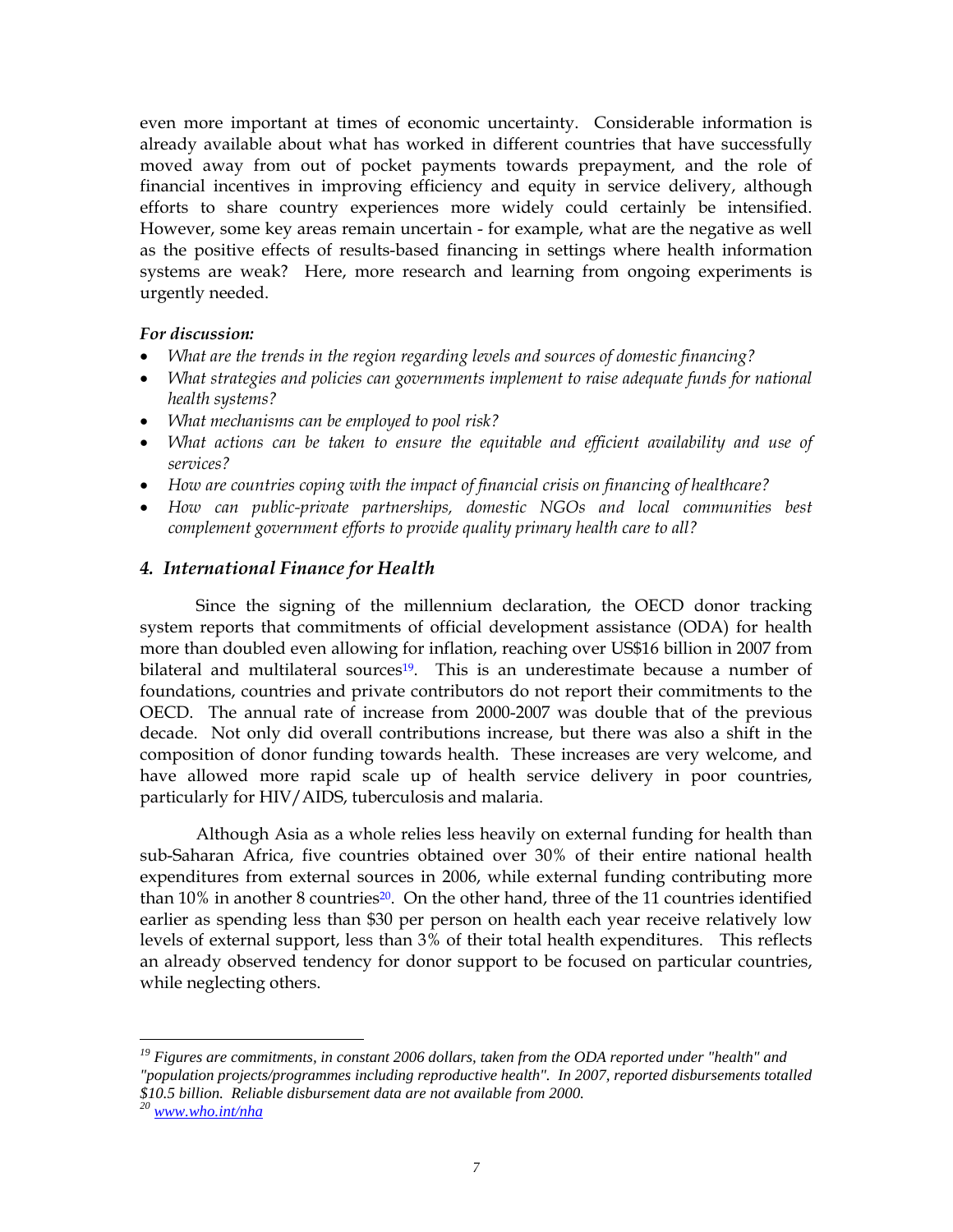Despite the increases, current external flows when combined with domestic funding capacities are simply not enough to allow all countries to ensure population access to needed health services. If developed countries could meet the target they agreed in the UN that 0.7% of their Gross National Income (GNI) would be allocated to ODA, a large part of the resource gap would be met, but most of them remain far from this goal. For example, reported estimates for the OECD countries taken as a group show that the ODA they provided in 2006 amounted to only 0.31% of their GNI. More worryingly, preliminary figures from the OECD suggest that the real (after adjusting for inflation) value of total ODA actually declined in 2007 - before the current financial and economic recession hit.

Four additional issues need to be addressed when considering external funding for health. First, a large part of health ODA - over 40% in 2006 - consisted of technical assistance<sup>21</sup>. This form of assistance is generally used to fund nationals and institutions in the developed world. While it can make an important contribution to improving health in poor countries, it is important to note that these funds are not available for the provision of health services in the recipient countries<sup>22</sup>. Second, the history of external flows is that they are frequently volatile and unpredictable. This makes planning in recipient countries difficult and has also made ministries of finance reluctant to allow expenditure on activities and inputs requiring long term recurrent funding, including wages and infrastructure. Third, when such funds do arrive, they have often been tied to particular activities or diseases, sometimes, though certainly not always, distorting domestic priority-setting mechanisms and bypassing existing domestic financing institutions. Fourth, the international aid architecture has become markedly more complex over the last decade, with a substantial increase in the number of agencies and institutions through which external funds are channeled to countries. This may well have increased the transaction costs associated with external assistance at the global level and imposed increased transaction costs at country level where government must deal with an increasing number of multilateral and bilateral partners, as well as externally based foundations, charitable organizations and NGOs. **As a result, the overall shortage of funds for health is compounded by the volatility of external inflows, restrictions on how they can be used and soaring transaction costs.**

Some progress is being made. For example, the Paris Declaration on Aid Effectiveness was signed in 2005 with a view to reforming the delivery and management of aid and improving its effectiveness<sup>23</sup>. More than 125 partner and donor countries, and 24 development agencies, committed to a set of principles including the harmonization of activities and approaches across the agencies providing external support, alignment with country led strategies, obtaining results and mutual accountability. The International Health Partnership and Related Initiatives (IHP+) is the operational outcome of these agreements and aims to bring stronger systems of mutual

<sup>&</sup>lt;sup>21</sup> http://www.oecd.org/document/44/0,3343,en\_2649\_34469\_24670956\_1\_1\_1\_1,00.html

<sup>&</sup>lt;sup>22</sup> Reported technical assistance appears to have dropped from almost 50% of all health ODA in 2006 (it *was higher for the "population programmes" component) to 10% in preliminary results for 2007. It is not yet clear if this reflects a change in the way donor countries report their disbursements, or whether the flows arriving in countries have increased.* 

*<sup>23</sup> http://www.oecd.org/dataoecd/11/41/34428351.pdf*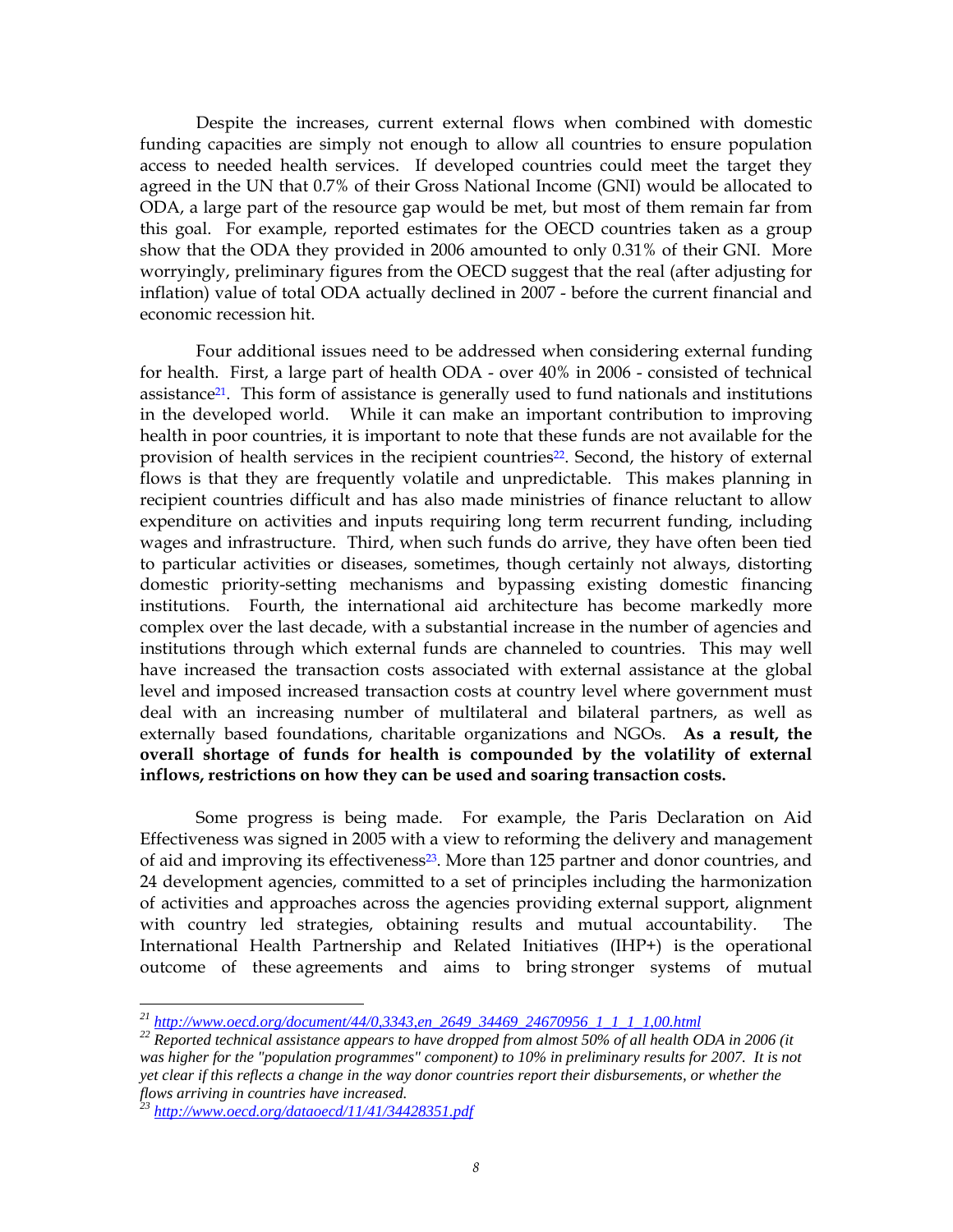accountability including independent monitoring of commitments in the health sector. A recent Third High Level Forum on Aid Effectiveness in Accra reviewed the application of the Paris principles in practice, showing some progress but that much remained to be done, summarized in the Accra Agenda for Action<sup>24</sup>.

It will be more difficult to ensure that even more external resources are available for health in the current financial climate. In previous periods of financial or economic crisis in the developed world, aggregate ODA has tended to fall, although some countries have been able to continue to maintain or even increase their contributions. ODA for health has not always fallen, however, suggesting that some external funders recognize the need to continue to support the social sectors in times of economic difficulty. If the world is to have any chance of reaching the MDGs, it is important that external support does not fall during the current crisis, particularly for health and the other social sectors which provide the safety nets for the poor, the people who are likely to suffer most in economic downturns.

To this end, the role of the High Level Task Force on Innovative Financing for Health Systems assumes even more importance. It was announced in September 2008, before the full effect of the financial crisis was known. Its task is to recommend innovative ways of raising more international funding for health, building perhaps on ideas such as the International Financing Facility for Immunization (IFFIm)<sup>25</sup> and the domestic tax on air tickets that is used to fund an International Drug Purchase Facility for AIDS, tuberculosis, and malaria (UNITAID). Now, however, it has the more formidable challenge of ensuring that external funds for health not only do not fall, but increase at a greater rate than they have done since 2000. The Task Force will present preliminary findings to the Italian G8 summit in July 2009, and finalize its recommendations for the UN Sessions scheduled for September 2009.

#### *For discussion:*

- *What are the trends in the region regarding sources, quantity and quality of foreign aid for health?*
- *How can governments ensure that inflows of external funds support the development of the domestic financing system and institutions, rather than weaken it? What is the impact of vertical funds on national health systems?*
- *What is the impact of the current financial crisis on global funding for health care? How should it be addressed?*

*<sup>24</sup> http://siteresources.worldbank.org/ACCRAEXT/Resources/4700790-1217425866038/AAA-4- SEPTEMBER- FINAL-16h00.pdf*

*<sup>25</sup> IFFIm issues and sells bonds on the open market to raise immediate funds for immunization. Promised future flows of ODA are used to repay the bonds on maturity. This is a way of "front-loading" future ODA commitments to make them available today.*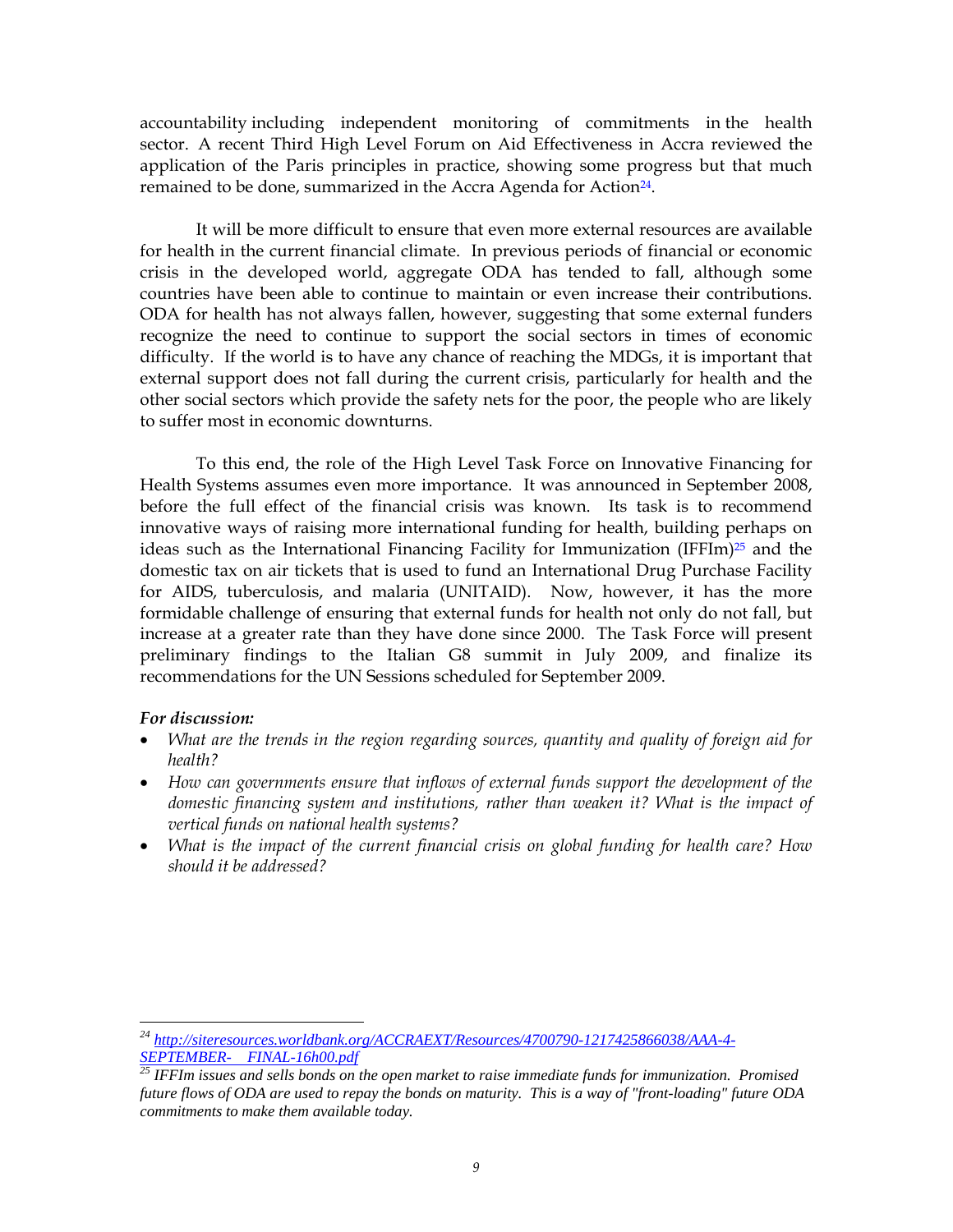#### *5. Health Systems in Crisis Situations*

WHO describes three types of crises that can have devastating impacts on population health:26

- 1. Sudden catastrophic events such as earthquakes, tsunamis and cyclones/hurricanes;
- 2. Complex and continuing emergencies, largely violent conflict; and
- 3. Slow onset processes, such as the gradual breakdown of institutions or health status because of a food crisis, economic crisis, or the impact of a high prevalence fatal disease such as HIV/AIDS, for example.

One in five countries suffers from some type of crisis each year under these definitions, but because some of the possible impacts of the financial crisis (which falls into the third category of crisis) have been discussed in earlier sections, this section focuses on the first two categories.

Early warning systems and disaster preparedness are important preliminary steps for all countries, involving the identification of vulnerabilities and threats that could develop into crises, as well as developing and agreeing on the desired response for each scenario. But **once a crisis happens, the first priority is to provide humanitarian and relief support, which for health means meeting the emergency health needs, often injuries, of the affected population**. At the same time, steps are taken to prevent outbreaks of communicable diseases and to protect against malnutrition, particularly for mothers and infants. Subsequently, attention will move from emergency services to longer term strengthening of the health systems in what is sometimes called the transition phase from relief to development assistance.

All components or building blocks of a health system are likely to be effected during a crisis, though the extent and nature of the necessary response will depend on the severity, extent and duration of the event<sup>27</sup>. An earthquake in one part of a country can have devastating effects locally, but national systems of governance, financing and service delivery still function. In post-conflict situations, especially those involving the entire country, previous government systems will have ceased to function or have been substantially weakened, at least in parts of the country, and have to be rebuilt almost entirely. While this is a major task, it also provides an opportunity to rethink the direction and nature of the system. A recent example is Afghanistan, where health service delivery post-conflict is very different to the pre-conflict situation, with the government contracting service delivery in many districts to NGOs<sup>28</sup>. Here, we consider each health system building block briefly in turn.

*<sup>26</sup> The World Health Organization 2006* 

*<sup>27</sup> The World Health Organization 2007* 

*<sup>28</sup> www.globalhealth.org/conference\_2008/presentations/c3\_a\_steinhardt.pdf.*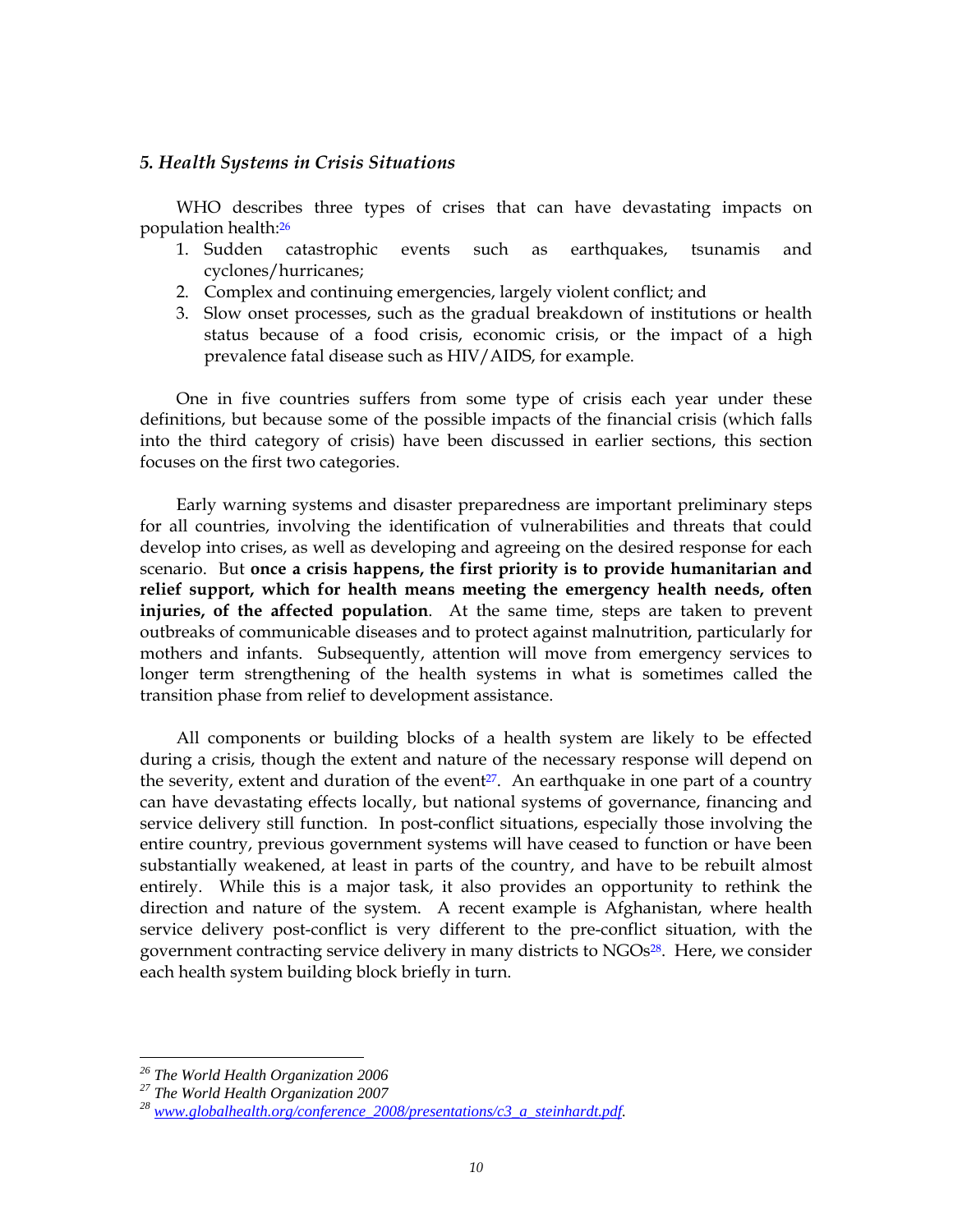*Governance/leadership*: Governance can be restored relatively quickly after a localized, sudden catastrophic event such as an earthquake, based on existing national or sub-national pathways and structures. After a generalized conflict, new systems might need to be developed, something that is complicated by the fact that the predominant health service providers during the conflict might have been traditional healers, private providers and NGOs or faith-based organizations. Re-establishing government leadership in the health sector requires active engagement with civil society and the agencies and individuals that have provided care during the crisis.

*Health services:* The first priority is to establish services to meet emergency health needs, and to prevent to the extent possible outbreaks of communicable diseases. In this, the health sector does not work by itself, but engages closely with other sectors whose activities are critical to improving health, including those focusing on water and sanitation, and the availability of food, shelter and physical safety. Then attention can turn to repairing or reconstructing the routine health service delivery system. Where crises are localized, the earlier system of service delivery is frequently rebuilt, although there is an opportunity to reconsider details such as the location of health facilities, the nature of the services they offer, and relations with the non-government sector.

*Health workers*: Many crises result in death and injury to health workers as well as to the general population. Immediate shortages have been met by transferring staff from other parts of the country in localized crises, or by international volunteers. Extended periods of generalized conflict, however, result in fewer health worker numbers because of death, injury and migration. Where government systems have been weakened by conflict, health workers often remain unpaid, so of necessity adapt by offering private services. It may well prove extremely difficult to hire enough skilled health workers to repair or reconstruct the system in the short term, even if the funding is available. International assistance in the provision training of health workers could be required in the short to medium term.

*Medical products, medicines, technologies*: Particular types of medicines and equipment will be required to meet humanitarian relief needs, depending on the nature of the crisis. Funding is required to replace stock lost during the crisis and to rebuild distribution and delivery systems, something that is less complex for localized crises. Again, crises sometimes present an opportunity to reconsider past strategies and practices - whether brand name medicines could be replaced with generics, or whether the various distribution and laboratory systems linked to disease-specific programs could be combined in the search for efficiency, are but two examples.

*Information:* Immediately after crises, emergency information systems capable of identifying, then tracking, the health needs of the effected populations are typically established. They allow the most critical health and nutritional needs to be met rapidly, but also provide an early warning system for possible outbreaks of communicable diseases such as cholera. Decisions taken early in a crisis can influence subsequent opportunities and options for reconstruction, so it is important that the emergency tracking system is sensitive to the likely structure of the longer term health information system that will be established or re-established.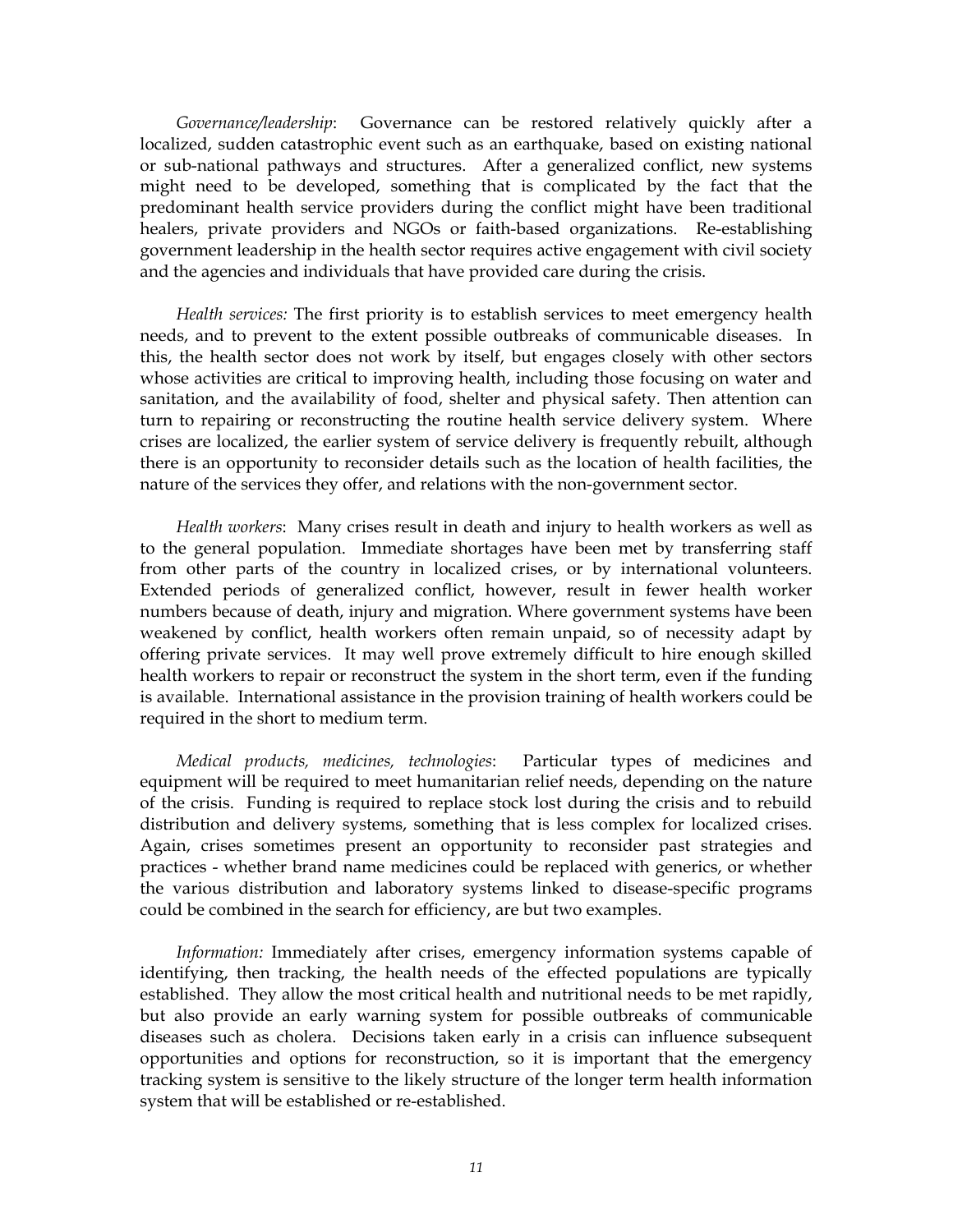*Financing:* In the emergency relief phase, finance is required for the effected countries and for external partners offering humanitarian assistance. Most developed countries have the capacity to provide emergency humanitarian assistance to countries during emergencies at short notice, while UN agencies can now draw on the restructured UN Central Emergency Revolving Fund when they need to respond at short notice to humanitarian crises.

**There are three complications, however, that are sometimes encountered with the inflow of external funding during crises, which have to be managed carefully**29;30. First, there are often many more agencies channeling funds to a country during and immediately after a crisis than beforehand. This adds to the transaction costs of government, already stretched by the emergency. Moreover, donors have sometimes felt that their internal financial and reporting requirements cannot be met by governments weakened by crisis, so have channeled their funds directly to nongovernment agencies and private firms. While this ensures funds arrive rapidly, it is sometimes inconsistent with the need to rebuild financial governance systems and capacity in the country. Second, there is a growing tendency for donors to fund the areas in health system strengthening that produce short term, visible results. It can be difficult to find funding for longer term, less visible but equally important, health system strengthening activities during reconstruction. While this is a generalized issue with external funds for health, it is magnified in times of crisis. Third, humanitarian and development assistance funds in many donor countries come from different parts of government. In practice, there can be delays between the time the humanitarian relief is terminated and the development assistance contributions arrive, while the parts of government responsible for development assistance often have access to more limited funding that was available for humanitarian relief.

At the domestic level, it is not too difficult to reintroduce previous health financing systems following localized, short term crises. More generalized, longer term conflicts, however, often mean that existing methods of raising and pooling funds for health have broken down, as have earlier systems of service provision. Most commonly, households have had to pay for any services they have been able to obtain out of pocket.

**In such situations, governments and civil society can grasp the opportunity to reconsider how best financing systems can be modified and developed with the view to moving as quickly as possible towards universal coverage**. Even if the country requires inflows of external funds for some time, domestic financing institutions and structures need to be re-established and nurtured. Depending on the history and values of the country, and what types of organizations and individuals are in the best position to service population needs rapidly, various mixes between government and nongovernment actors are possible in each of the key financing function, raising funds, pooling them, and using them to provide services.

*<sup>29</sup> Yogesh 2007* 

*<sup>30</sup> http://siteresources.worldbank.org/EXTINFOSHOP/Resources/Health\_FragileStates.doc.*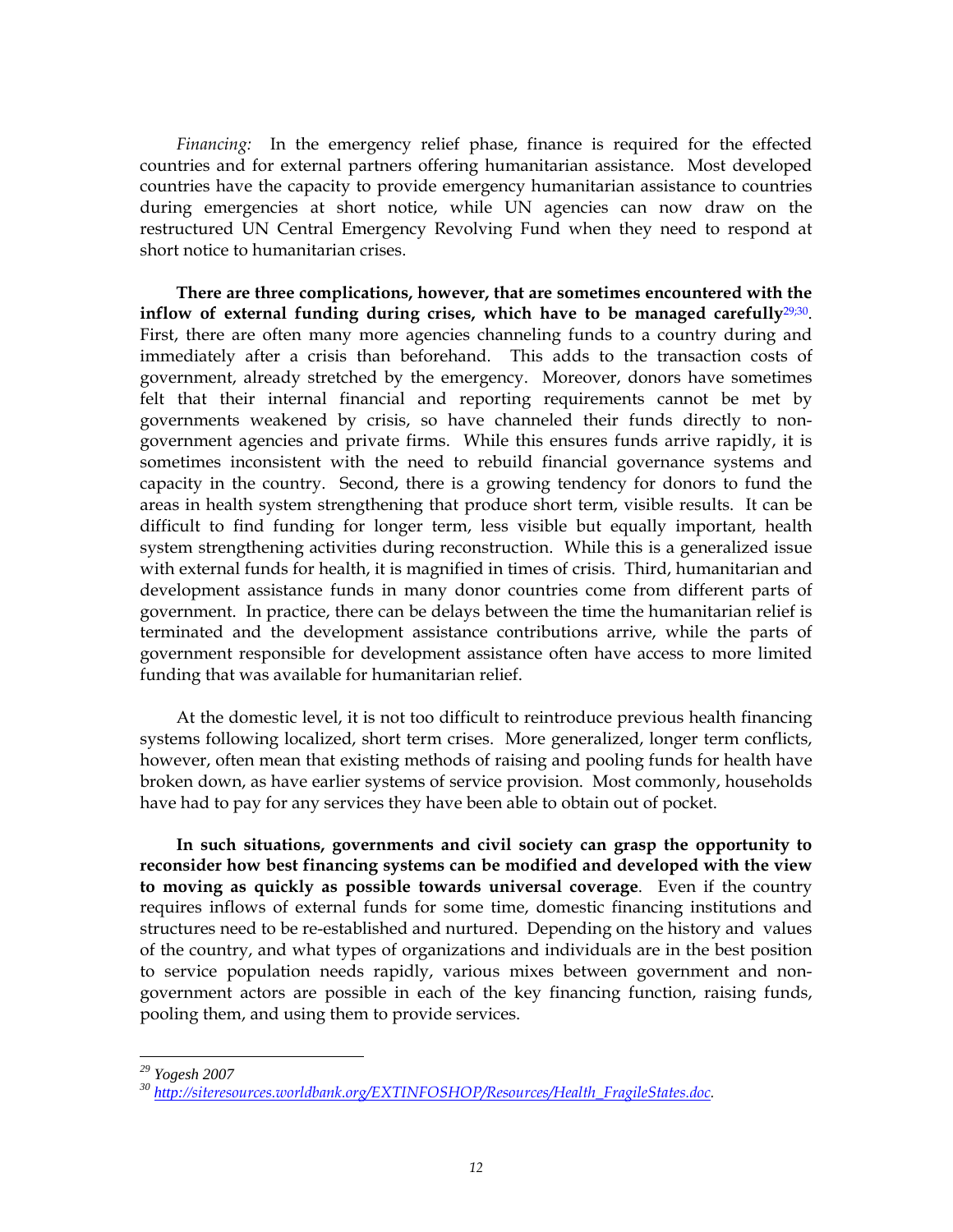The availability of health services is one of the most important indicators of peace and stability. The above discussion suggests that three principles need to guide activities to protect and promote health during and immediately after crises. First, it is important that governments identify clearly a long term vision for reconstruction of the heath system and each of its components, so that activities undertaken early in the relief and transition stages facilitate, rather than hinder, movement in the desired direction. Second, crises provide the opportunity to rethink goals, objectives and methods for achieving them, in health as in other areas. Some examples have been provided in the discussion of each of the building blocks above and they will not be repeated.

This is also linked to the third point. Although each building block has been considered separately in this section, they all interact, and the effectiveness of their interaction is as important as the effectiveness of each component. Moreover, the health sector cannot act in isolation during or after crises, but must work closely with other sectors. In terms of health, crises allow societies to reconsider the extent to which their health systems are consistent with the principles of primary health care (PHC) as reendorsed in 2009 by the Executive Board of the WHO<sup>31</sup>. Although primary health care requires the services to be available close to people, at the first level of the health system, this is only one component of a system that also requires strong integration across the levels of care and continuity of care. PHC is, in fact, an approach to health service delivery and health system development that puts people at the centre of care, addresses health inequalities through universal coverage, integrates health into broader public policy through multi-sectoral action, and which requires strong leadership from government. Although this paper has focused largely on the way health financing can contribute to universal coverage, it is important to recognize that health financing is only one of the array of armaments societies can use to improve the health and welfare of populations.

#### *For discussion:*

- *What actions can governments take to prepare for, respond to and recover from crisis, specifically with regard to health systems?*
- *How effective have humanitarian actors been in providing emergency assistance to meet urgent health needs and support health systems, in terms of capacity, predictability, effectiveness and accountability?*
- *To what extent have emergency funding mechanisms met demand and expectations? How can they be improved and adjust to the likely implications of the current financial crisis?*

*<sup>31</sup> www.who.int/gb/ebwha/pdf\_files/EB124/B124\_R8-en.pdf*